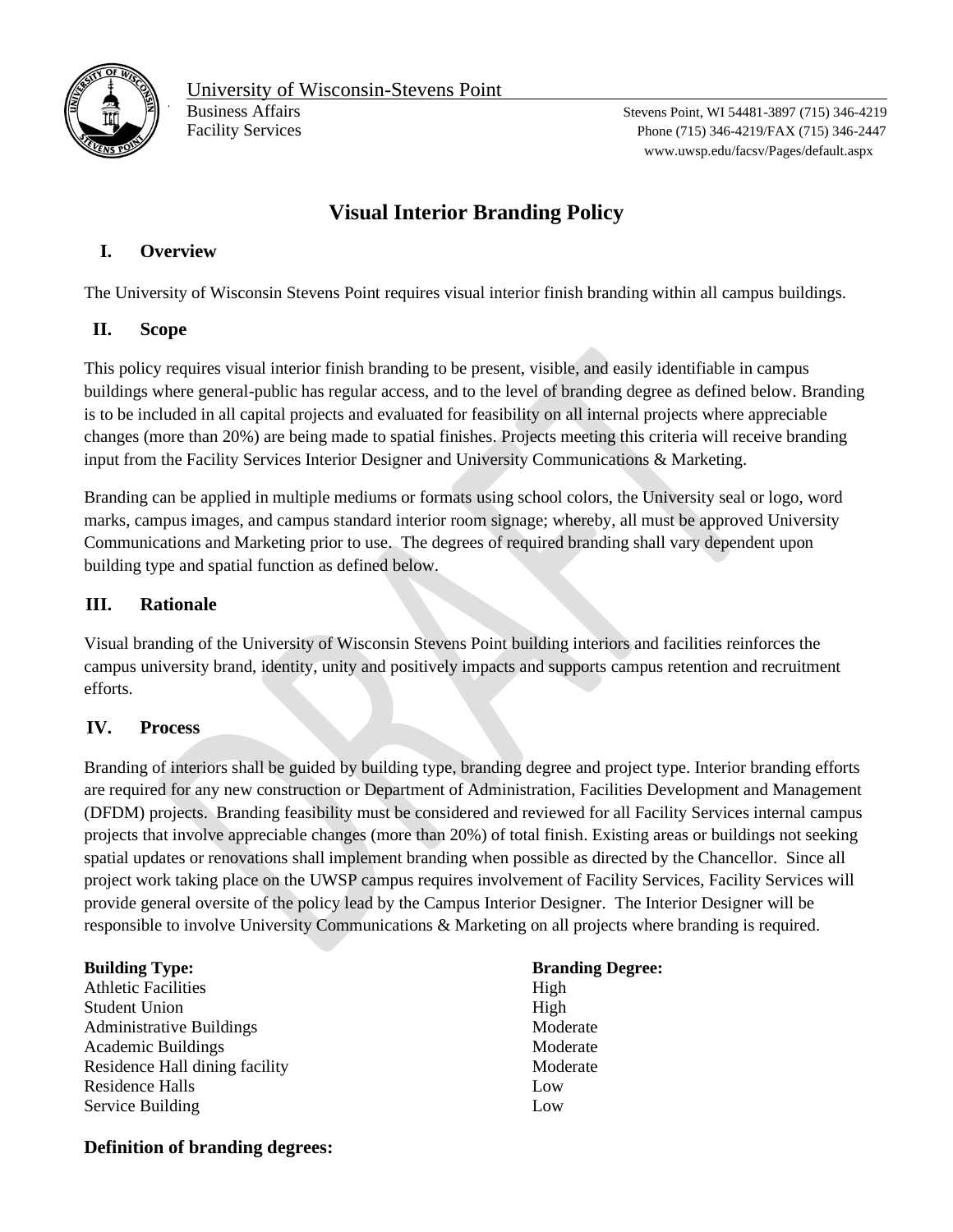HIGH: Evidence of branding is highly visible and requires consideration of branding identified for spaces having "MODERATE" requirements including facilities management elements not limited to interior room signage in all primary circulation, transient and general-public areas of the facility for which access is not restricted or specific means of service is required. Locations within the building include but is not limited to primary and secondary building entrances, building lobbies, public restroom facilities, openpublic lounges and departmental/divisional store fronts. This does not include private meeting rooms, student organization spaces, private offices or other locations not recognized as general-public access space. However, lower level branding is desirable in all spaces as feasible.

MODERATE: Evidence of branding is readily visible in the main building entrance, and within all departmental/divisional "store fronts" and reception areas. Readily visible branding elements as per standard Facility Services, facilities management branding elements that include but are not limited to interior room signage, and one other component of branding such as logo mats, school colors, trade seal/logo, word marks or campus images.

LOW: Branding is evident in the primary building entrance or lobby that minimally includes standard Facility Services, facilities management branding elements that include but are not limited to interior room signage.

University brand standards (colors, appropriate logos, fonts) are available in the university communication manual: <https://www.uwsp.edu/ucm/Documents/communication-standards-manual.pdf>

Inquiries regarding appropriate branding can be directed to Brittany Kaminski, University Communications and Marketing, Marketing Specialist at [Brittany.kaminski@uwsp.edu,](mailto:Brittany.kaminski@uwsp.edu) Meas Vang or University Communications and Marketing, Graphic Designer, Publications, Licensing at [meas.vang@uwsp.edu.](mailto:meas.vang@uwsp.edu)

Use of University of Wisconsin Stevens Point logo: Whenever possible, the university logo referencing all three campuses should be used.



STEVENS POINT . MARSHFIELD . WAUSAU